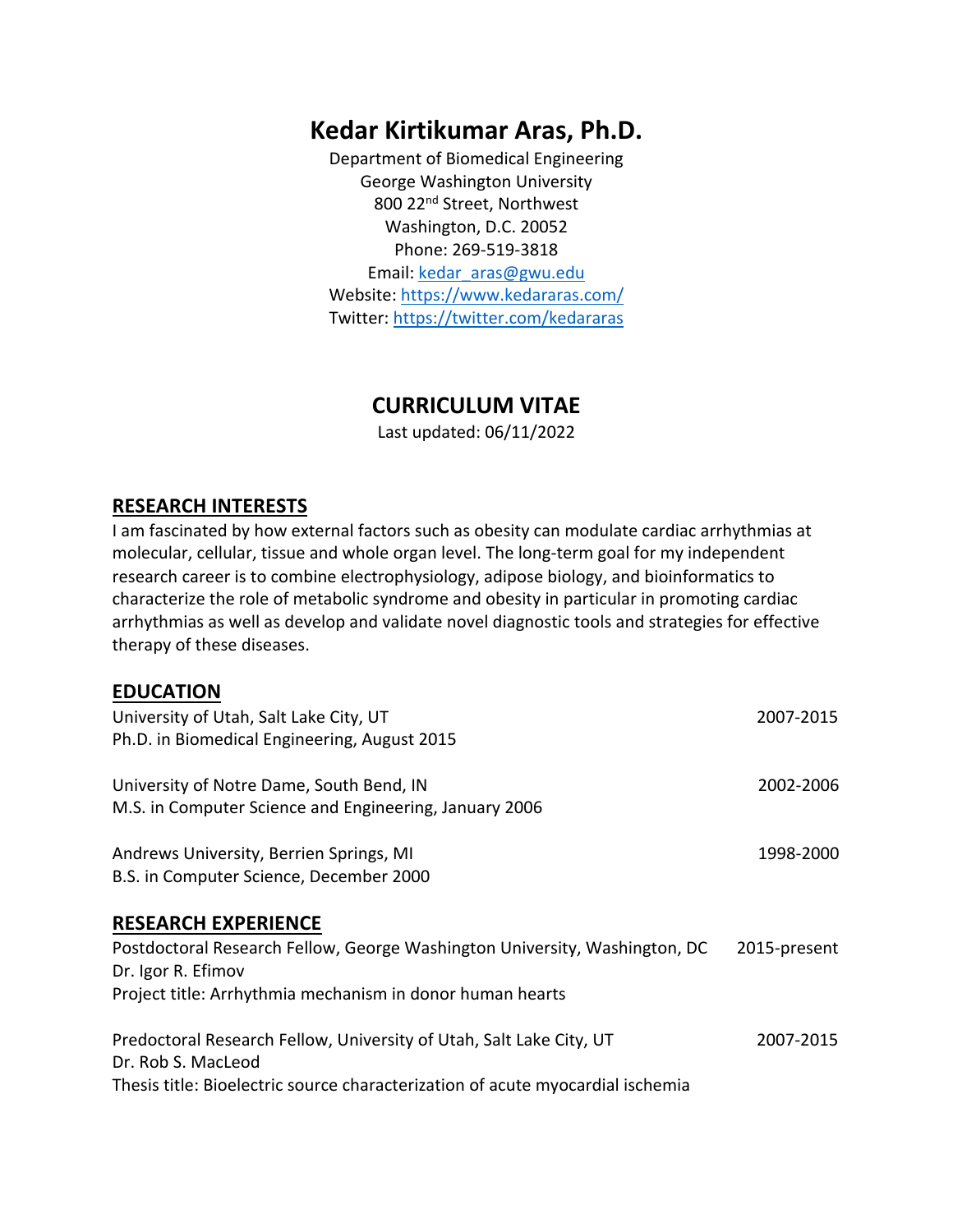| Graduate Student, University of Notre Dame, South Bend, IN     | 2002-2006 |
|----------------------------------------------------------------|-----------|
| Dr. Jesus A. Izaguirre                                         |           |
| Thesis title: Using design patterns in scientific applications |           |

## **INDUSTRY EXPERIENCE**

| Intellectual Property Manager, Whirlpool Corporation, Benton Harbor, MI | 2004-2007 |
|-------------------------------------------------------------------------|-----------|
| Business Analyst, Whirlpool Corporation, Benton Harbor, MI              | 2002-2004 |
| Project Engineer, Whirlpool Corporation, Benton Harbor, MI              | 2000-2002 |

#### **HONORS & AWARDS**

| NIH K99/R00 Pathway to Independence Award (NHLBI)      | 2020-present |
|--------------------------------------------------------|--------------|
| Jos Willems Young Investigator Recipient (ISCE)        | 2014         |
| Young Investigator Finalist (ICE)                      | 2013         |
| Graduate student scholarship (University of Utah)      | 2007-2015    |
| Undergraduate student scholarship (Andrews University) | 1998-2000    |

## **PUBLICATIONS**

#### *In preparation*

- 1. **Aras KK**, Rytkin E, Efimov IR. The Role of Virtual Electrode Polarization in Cardiac Stimulation and Electrotherapy.
- 2. Gândara MI, Efimov IR, **Aras K**. Effect of Spatial Resolution on Arrhythmia Rotor Detection and Localization.
- 3. **Aras KK**, Gupta SG, Richards KA, Gams A, Baranova A, Rahnavard A, Crandall KA, Efimov IR. Integrative analysis of cardiac and epicardial adipose tissue multi-omics to detect the molecular mechanisms for cardiac obesity induced arrhythmias in humans.

#### *Published*

- 1. Ernault AC, Verkerk AO, Bayer JD, **Aras K**, Agudo PM, Mohan RA, Veldkamp M, Kawasaki M, van Amersfoorth SCM, Driessen AHG, Efimov IR, de Groot J, Coronel R. The Secretome of Epicardial Adipose Tissue Facilitates Reentrant Arrhythmias by Myocardial Remodeling. *Heart Rhythm*, 2022.
- 2. Yang Z, Zhang L, **Aras K**, Efimov IR, Adam GC. Hardware Mappable Cellular Neural Networks for Distributed Wavefront Detection in Next-generation Cardiac Implants. *Advanced Intelligent Systems*, 2022.
- 3. Choi YS, Jeong H, Yin RT, Pfenniger A, Tzavelis A, Lee JY, Avila R, Lee YJ, Chen SW, Kim S, Yoo J, Knight HS, Ahn H, Wickerson G, Dempsey E, Russo BA, Napolitano MA, Holleran TJ, Miniovich AN, Lee G, Vazquez A, Geist B, Kim B, Han S, Brennan JA, **Aras K**, Kwak SS, Kim J, Yang X, Burrell A, Chun KS, Wu C, Rwei AY, Banks A, Johnson D, Zhang ZJ, Haney CR, Jin SH, Sahakian AV, Huang Y, Trachiotis GD, Knight BP, Arora RK, Efimov IR, Rogers JA. Transient closed-loop network of wireless, body-integrated devices for autonomous electrotherapy. *Science,* 2022.
- 4. Aras KK<sup>#</sup>, Gams A, Faye NR, Brennan JB, Goldrick K, Li J, Zhong Y, Chiang C, Smith EH, Poston MD, Potter J, Hanna P, Mori S, Ajijola O, Shivkumar K, Hoover DB, Viventi J, Rogers JA,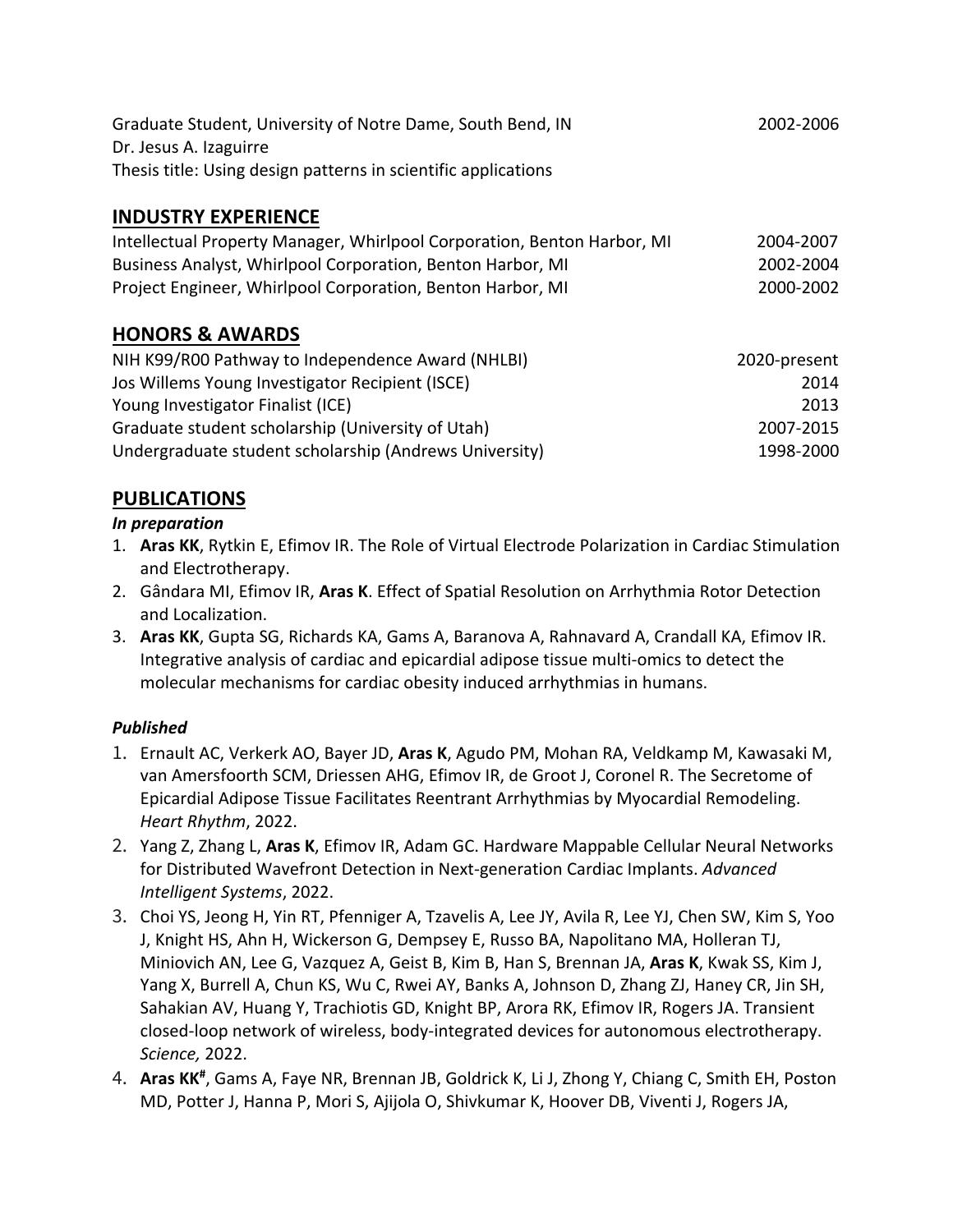Bernus O, Efimov IR. Electrophysiology and Arrhythmogenesis of the human right ventricle outflow tract. *Circ Arrhythm Electrophysiol*, 2022 (*Editor's pick*) *#co-corresponding author*

- 5. Yang Q, Wei T, Yin RT, Wu M, Xu Y, Koo J, Choi YS, Xie Z, Chen SW, Kandela I, Yao S, Deng Y, Avila R, Liu T, Bai W, Yang Y, Han M, Zhang Q, Haney CR, Lee KB, **Aras K**, Wang T, Seo M, Luan H, Lee SM, Brikha A, Ghoreishi-Haack N, Tran L, Stepian I, Aird F, Waters EA, Yu X, Banks T, Trachiotis G, Torkelson JM, Huang Y, Kozorovitskiy Y, Efimov IR, Rogers JA. Photocurable bioresorbable adhesives as functional interfaces between flexible bioelectronic devices and soft biological tissues. *Nat Materials*, 2021
- 6. Kyryachenko S, Georges A, Yu M, Berrandou T, Guo L, Bruneval P, Rubio T, Gronwald J, Baraki H, Kutschka I, **Aras K**, Efimov IR, Norris RA, Voigt N, Bouatia-Naji N. Chromatin Accessibility of Human Mitral Valves and Functional Assessment of MVP Risk Loci. *Circ Res*, 2021
- 7. Han M\*, Chen L\*, **Aras K\***, Liang C, Chen X, Zhao H, Li K, Faye NR, Sun B, Kim JH, Bai W, Yang Q, Ma Y, Lu W, Song E, Baek JM, Lee Y, Liu C, Model JB, Yang G, Ghaffari R, Huang Y, Efimov IR, Rogers JA. Catheter-integrated soft multilayer electronic arrays for multiplexed sensing and actuation during cardiac surgery. *Nat Biomed Eng*, 2020 *\*These authors contributed equally to the work.*
- 8. Smirnov D, Pikunov A, Syunyaev R, Deviatiiarov R, Gusev O, **Aras K**, Gams A, Koppel A, Efimov IR. Genetic algorithm-based personalized models of human cardiac action potential. *PLoS One*, 2020
- 9. Tate JD, Pilcher TA, **Aras KK**, Burton BM, MacLeod RS. Validating defibrillation simulation in a human-shaped phantom. *Heart Rhythm*, 2020
- 10.Handa BS, Li X, **Aras KK**, Qureshi NA, Mann I, Chowdhury RA, Whinnett ZI, Linton NWF, Lim PB, Kanagaratnam P, Efimov IR, Peters NS, Ng FS. Granger Causality-Based Analysis for Classification of Fibrillation Mechanisms and Localization of Rotational Drivers. *Circ Arrhythm Electrophysiol*, 2020
- 11. **Aras KK**, Efimov IR. Irreversible electroporation: Proceed with caution. Heart Rhythm, 2018
- 12. **Aras KK**, Faye NR, Cathey B, Efimov IR. Critical Volume of Human Myocardium Necessary to Maintain Ventricular Fibrillation. *Circ Arrhythm Electrophysiol*, 2018
- 13. Burton BM, **Aras KK**, Good WW, Tate JD, Zenger B, MacLeod RS. A Framework for Image-Based Modeling of Acute Myocardial Ischemia Using Intramurally Recorded Extracellular Potentials. *Ann Biomed Eng*, 2018
- 14. Burton BM, **Aras KK**, Good WW, Tate JD, Zenger B, MacLeod RS. Image-based modeling of acute myocardial ischemia using experimentally derived ischemic zone source representations. *J Electrocardiol*, 2018
- 15.Gloschat C, **Aras K**, Gupta S, Faye NR, Zhang H, Syunyaev RA, Pryamonosov RA, Rogers J, Kay MW, Efimov IR. RHYTHM: An Open Source Imaging Toolkit for Cardiac Panoramic Optical Mapping. *Sci Rep*, 2018
- 16. Rodenhauser A, Good WW, Zenger B, Tate J, **Aras K**, Burton B, MacLeod RS. PFEIFER: Preprocessing Framework for Electrograms Intermittently Fiducialized from Experimental Recordings. *J Open Source Softw*, 2018
- 17. **Aras KK**, Kay MW, Efimov IR. Ventricular Fibrillation: Rotors or Foci? Both!. *Circ Arrhythm Electrophysiol*, 2017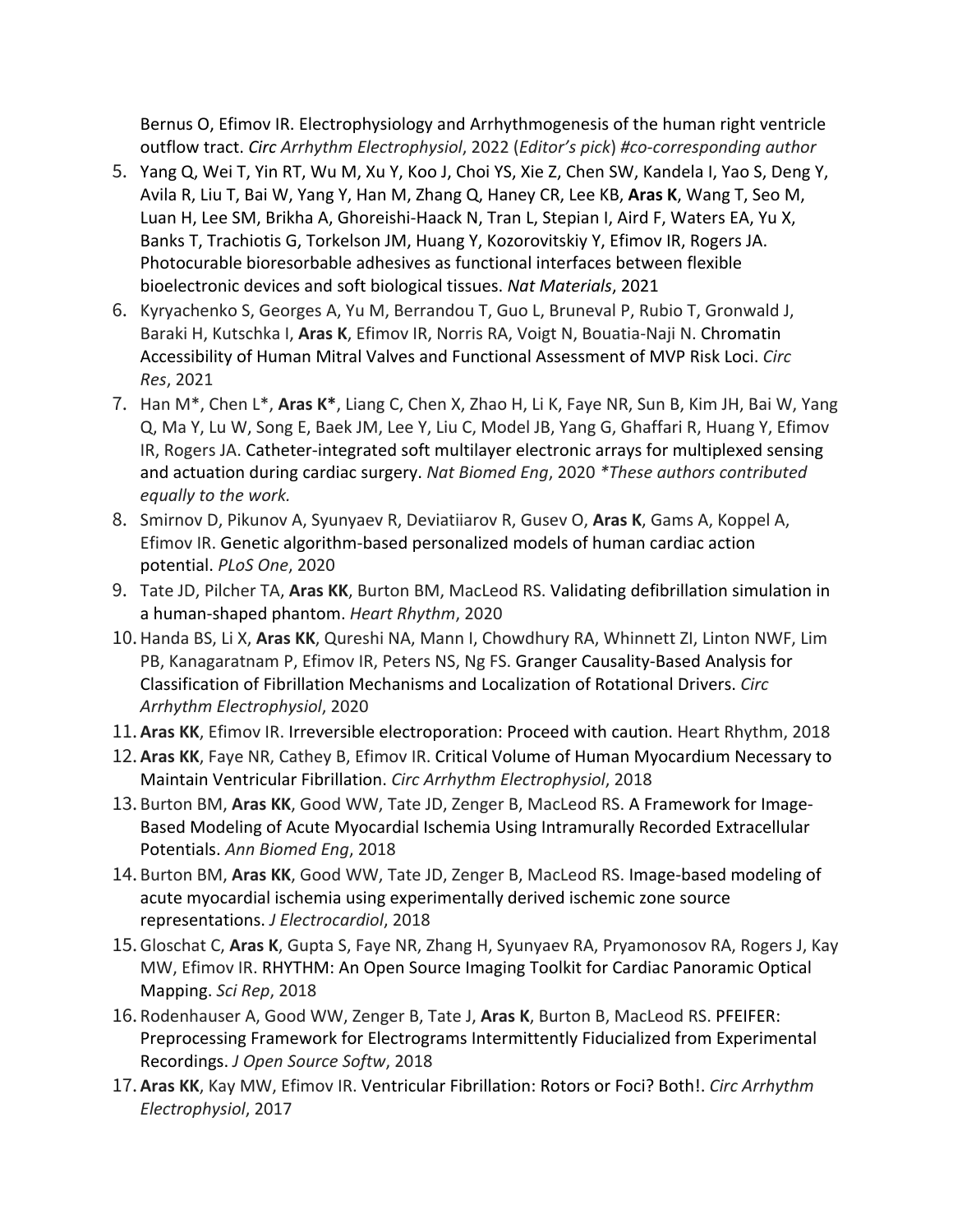- 18.Gloschat CR, Koppel AC, **Aras KK**, Brennan JA, Holzem KM, Efimov IR. Arrhythmogenic and metabolic remodeling of failing human heart*. J Physiol*, 2016
- 19. Aras K<sup>#</sup>, Burton B, Swenson D, MacLeod R. Spatial organization of acute myocardial ischemia. *J Electrocardiol*, 2016. *#Corresponding author*
- 20. **Aras K#** , Good W, Tate J, Burton B, Brooks D, Coll-Font J, Doessel O, Schulze W, Potyagaylo D, Wang L, van Dam P, MacLeod R. Experimental Data and Geometric Analysis Repository-EDGAR. *J Electrocardiol*, 2015. *#Corresponding author*
- 21. Aras K<sup>#</sup>, Burton B, Swenson D, MacLeod R. Sensitivity of epicardial electrical markers to acute ischemia detection. *J Electrocardiol*, 2014. *#Corresponding author*
- 22. Tate J, Pilcher T, **Aras K**, Burton B, MacLeod R. Verification of a Defibrillation Simulation Using Internal Electric Fields in a Human Shaped Phantom. *Computing in Cardiology*, 2010
- 23. **Aras KK**, Shome S, Swenson DJ, Stinstra J, MacLeod RS. Electrographic Response of the Heart to Myocardial Ischemia*. Comput Cardiol*, 2009
- 24. Cickovski T, **Aras K**, Alber MS, Izaguirre JA, Swat M, Glazier JA, Merks RM, Glimm T, Hentschel HG, Newman SA. From Genes to Organisms Via the Cell A Problem-Solving Environment for Multicellular Development. *Comput Sci Eng*, 2007

## **PATENTS**

Efimov IR, **Aras KK**, Rogers JA, Gremi E, Pospisil D. High resolution multi-function and conformal electronics device for diagnosis and treatment of cardiac arrhythmias. US Patent App. 15/886,673, filed Aug. 8, 2018.

#### **INVITED BOOK CHAPTERS**

- 1. Yin RT, Choi YS, **Aras KK**, Knight HS, Miniovich AN, Efimov IR. Innovation in Cardiovascular Bioelectronics. In Jamshid H. Karimov et al., Editors, *Advances in Cardiovascular Technology, New Devices and Concepts*, pages 587-600. Academic Press, first edition, 2022.
- 2. Yin RT, Lee B, Panting JS, Chen SW, **Aras KK**, Efimov IR. Organ conformal electronics for cardiac therapeutics. In Udi Nussinovitch, Editor, *Emerging Technologies in Heart Diseases Volume 2: Treatments for Myocardial Ischemia and Arrhythmias*, pages 911-940. Academic Press, first edition, 2020.
- 3. **Aras KK**, Ripplinger CM, Efimov IR. The virtual electrode hypothesis of defibrillation. In Igor Efimov, Mark Kroll, and Patrick Tchou, editors, *Cardiac Bioelectric Therapy, Mechanisms and Practical Implications*, pages 331-356. Springer Nature, second edition, 2020.
- 4. **Aras KK**, Efimov IR. Conformal electronics therapy for defibrillation. In Igor Efimov, Mark Kroll, and Patrick Tchou, editors, *Cardiac Bioelectric Therapy, Mechanisms and Practical Implications*, pages 660-686. Springer Nature, second edition, 2020.
- 5. **Aras KK**, Boukens BJ, Ripplinger CM, Gloschat CR, Efimov IR. Optical mapping of successful and failed defibrillation. In Mohammad Shenasa, editor, *Cardiac Mapping*, pages 448-463. John Wiley and sons, fifth edition, 2019.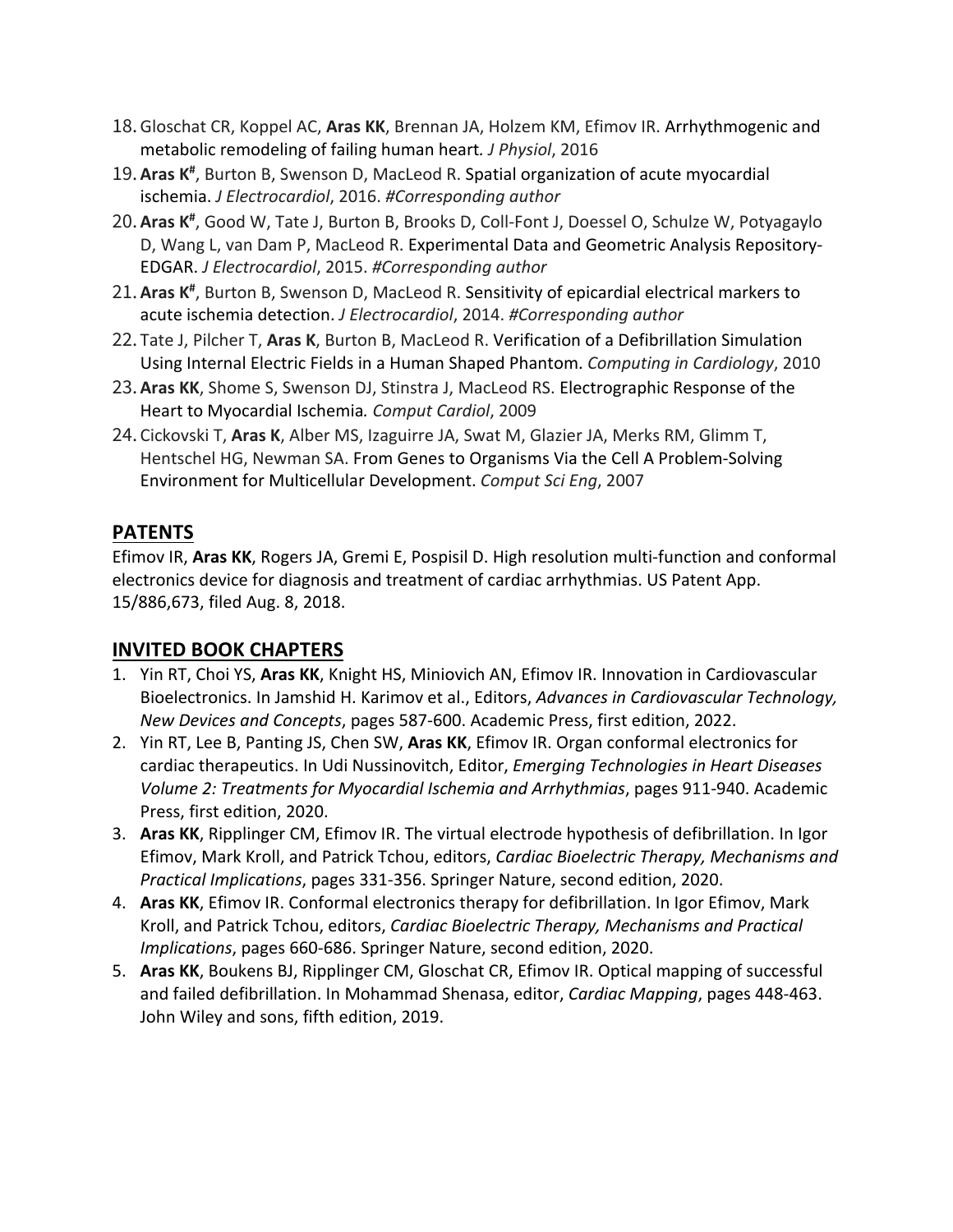## **TEACHING EXPERIENCE**

| Guest Lecturer<br><b>BME3907: Clinical Cardiovascular Engineering</b>                                                                                                                                                                                        | <b>Fall 2021</b> |
|--------------------------------------------------------------------------------------------------------------------------------------------------------------------------------------------------------------------------------------------------------------|------------------|
| Biomedical Engineering Department, George Washington University<br>Course master: Dr. Igor Efimov                                                                                                                                                            |                  |
| <b>Guest Lecturer</b><br>BME6045: Cardiovascular Engineering & Technology<br>Biomedical Engineering Department, George Washington University<br>Course master: Dr. Igor Efimov                                                                               | <b>Fall 2020</b> |
| <b>Guest Lecturer</b><br>BME3820: Principles and Practice of Biomedical Engineering<br>Biomedical Engineering Department, George Washington University<br>Course master: Dr. Matthew Kay                                                                     | Fall 2015-2018   |
| Co-Instructor<br>Image-based Biomedical Modeling<br>University of Utah                                                                                                                                                                                       | Summer 2014-2015 |
| Course curriculum included 10 days of a combination of lectures, demos, and structure<br>laboratory exercises on topics including: Image processing and segmentation, Scientific<br>visualization, Geometry processing, and Bioelectric activity and fields. |                  |
| <b>Teaching Assistant</b><br>BE6000: Systems Physiology I                                                                                                                                                                                                    | Spring 2009      |
| Bioengineering Department, University of Utah                                                                                                                                                                                                                |                  |

Advisor: Dr. Rob MacLeod

## **STUDENTS MENTORED IN RESEARCH**

| Undergraduate, Brianna Cathey, George Washington University        | 2015-2019    |
|--------------------------------------------------------------------|--------------|
| Undergraduate, Shubham Gupta, George Washington University         | 2015-2019    |
| Graduate Student, Maria Ines Gândara, George Washington University | 2021-present |

#### **RESEARCH SUPPORT**

| Active       |           |                                                                                                                                                                                               |
|--------------|-----------|-----------------------------------------------------------------------------------------------------------------------------------------------------------------------------------------------|
| K99 HL148523 | Aras (PI) | 05/07/2020-04/30/2025                                                                                                                                                                         |
| NIH (NHLBI)  |           |                                                                                                                                                                                               |
|              |           | Project title: Role of epicardial adiposity as a local mediator of VT/VF dynamics in donor hearts.                                                                                            |
| Role: PI     |           | Project goal: This project will determine whether epicardial adipose tissue paracrine signaling<br>promotes VT/VF in obese human hearts via local inflammation mediated CaMKII hyperactivity. |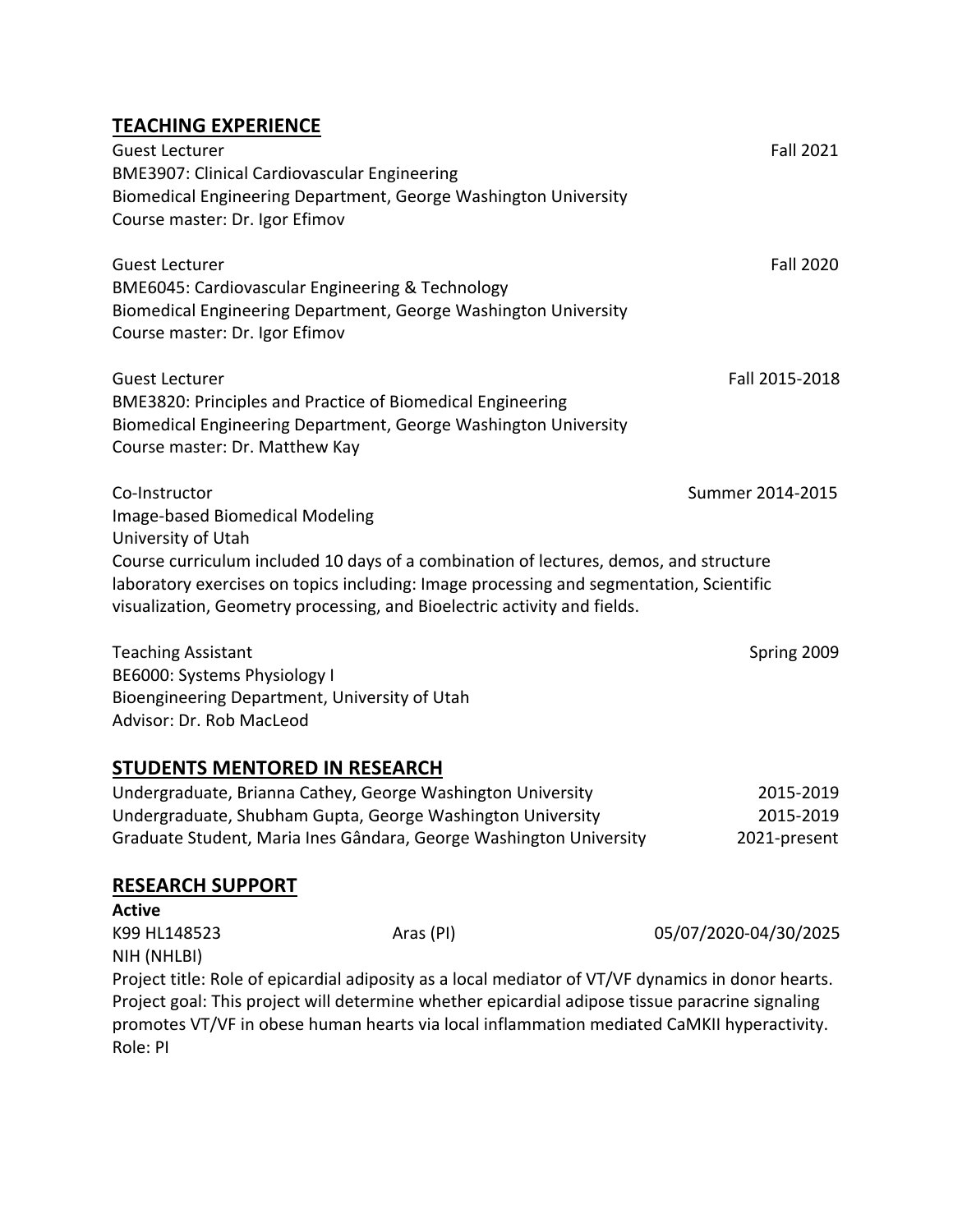| R01 HL141470<br>NIH (NHLBI)                         | Efimov (PI)                                                                                                                                                        | 01/10/2019-12/31/2022 |  |
|-----------------------------------------------------|--------------------------------------------------------------------------------------------------------------------------------------------------------------------|-----------------------|--|
|                                                     | Project title: High-Definition conformal electronics for VT/VF                                                                                                     |                       |  |
| Role: Postdoctoral Fellow.                          | Project goal: This project will develop next generation of bioelectronics platform for high-<br>definition diagnostics and electrotherapy of sudden cardiac death. |                       |  |
| <b>OUTREACH</b>                                     |                                                                                                                                                                    |                       |  |
| Volunteer Judge                                     |                                                                                                                                                                    | 2017-2018             |  |
|                                                     | GWU Research Showcase, George Washington University, Washington D.C.                                                                                               |                       |  |
| <b>PROFESSIONAL DEVELOPMENT</b>                     |                                                                                                                                                                    |                       |  |
| <b>GWU Genomics Data Carpentry Workshop</b>         |                                                                                                                                                                    | Spring 2021           |  |
| <b>GWU Responsible Conduct of Research</b>          |                                                                                                                                                                    | Spring 2020           |  |
| <b>PROFESSIONAL ORGANIZATION MEMBERSHIPS</b>        |                                                                                                                                                                    |                       |  |
| <b>American Heart Association</b>                   |                                                                                                                                                                    | 2017-present          |  |
| <b>Heart Rhythm Society</b>                         |                                                                                                                                                                    | 2019-present          |  |
| George Washington Postdoc Association               |                                                                                                                                                                    | 2019-present          |  |
| <b>INVITED ORAL PRESENTATIONS</b>                   |                                                                                                                                                                    |                       |  |
| Heart Rhythm Society (HRS); Boston MA               |                                                                                                                                                                    | 2021                  |  |
| Leducq RHYTHM Scientific Meeting; Baltimore MD      |                                                                                                                                                                    | 2019                  |  |
|                                                     | Leducq RHYTHM Scientific Meeting; Amsterdam, Netherlands                                                                                                           | 2018                  |  |
|                                                     | International Society of Computerized Electrocardiology; Atlantic Beach FL                                                                                         | 2014                  |  |
|                                                     | International Congress on Electrocardiology; Glasgow, Scotland                                                                                                     | 2013                  |  |
| Computing in Cardiology; Park City UT               |                                                                                                                                                                    | 2009-2010             |  |
| <b>CONFERENCES</b>                                  |                                                                                                                                                                    |                       |  |
| Gordon Research Conference; Ventura CA (poster)     |                                                                                                                                                                    | 2021                  |  |
| Heart Rhythm Society; Boston MA (second poster)     |                                                                                                                                                                    | 2021                  |  |
|                                                     | American Heart Association Scientific Sessions; Philadelphia PA (poster)                                                                                           | 2019                  |  |
| Heart Rhythm Society; San Francisco CA (poster)     |                                                                                                                                                                    | 2019                  |  |
| Gordon Research Conference; Tuscany, Italy (poster) |                                                                                                                                                                    | 2019                  |  |
|                                                     | American Heart Association Scientific Sessions; Anaheim CA (poster)                                                                                                | 2017                  |  |
| Biomedical Engineering Society; Phoenix AZ (poster) |                                                                                                                                                                    | 2017                  |  |
| Gordon Research Conference; Ventura CA (poster)     |                                                                                                                                                                    | 2017                  |  |
|                                                     | Utah Biomedical Engineering Conference; Salt Lake City UT (poster)                                                                                                 | 2012-2014             |  |
|                                                     | International Society of Computerized Electrocardiology, San Jose CA (poster)                                                                                      | 2011                  |  |